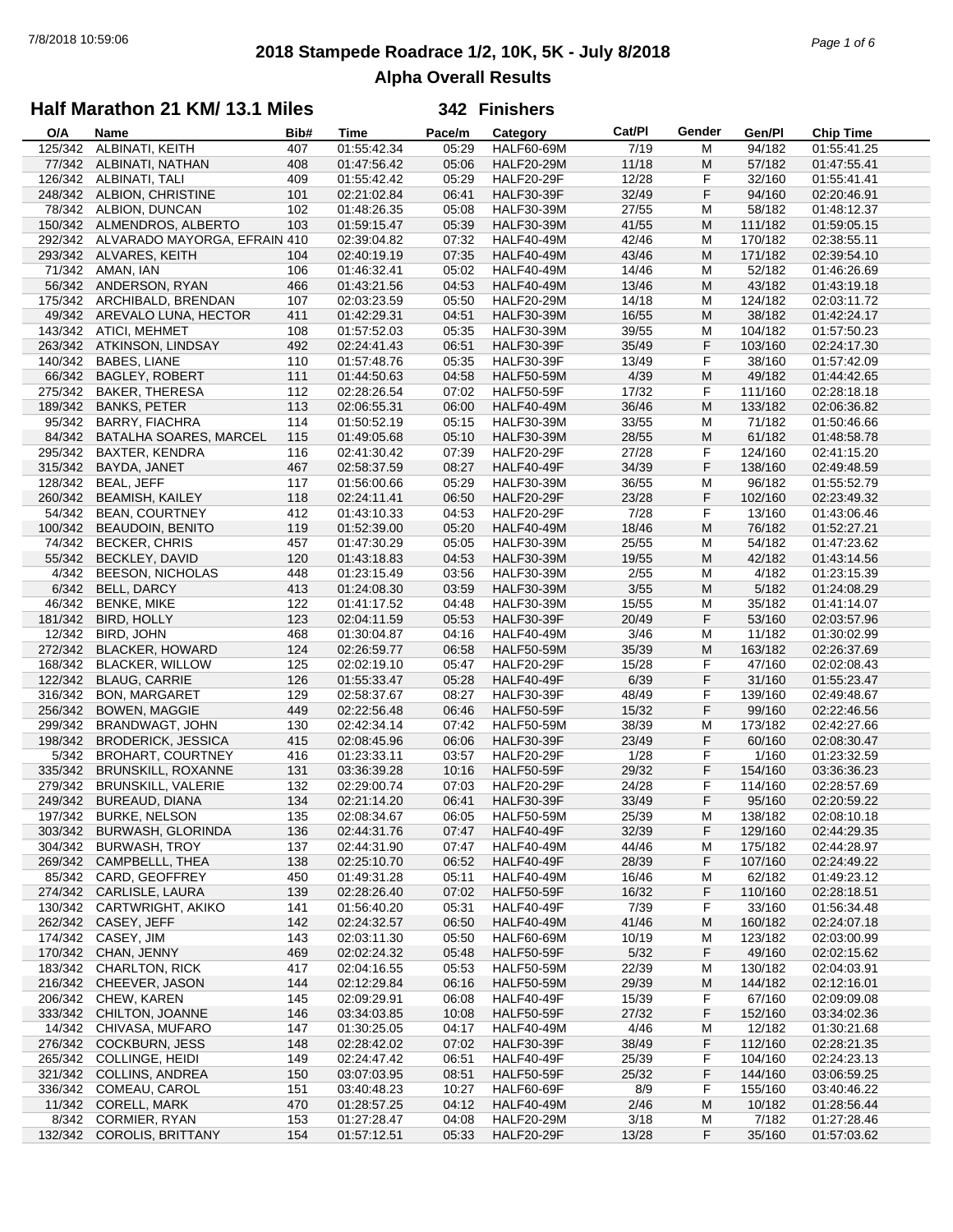## **2018 Stampede Roadrace 1/2, 10K, 5K - July 8/2018** 7/8/2018 10:59:06 *Page 2 of 6* **Alpha Overall Results**

## **Half Marathon 21 KM/ 13.1 Miles**

| O/A     | Name                    | Bib# | <b>Time</b> | Pace/m | Category          | Cat/PI | Gender | Gen/Pl  | <b>Chip Time</b> |
|---------|-------------------------|------|-------------|--------|-------------------|--------|--------|---------|------------------|
| 258/342 | COROLIS, KRISTINE       | 155  | 02:23:59.36 | 06:49  | <b>HALF60-69F</b> | 4/9    | F      | 101/160 | 02:23:50.06      |
| 38/342  | D'HONDT, KELLIE         | 157  | 01:40:16.09 | 04:45  | <b>HALF30-39F</b> | 3/49   | F      | 9/160   | 01:40:14.39      |
| 242/342 | <b>DAVIS, LAURENCE</b>  | 158  | 02:19:43.14 | 06:37  | <b>HALF60-69M</b> | 15/19  | M      | 152/182 | 02:19:22.22      |
| 19/342  | DE PALÉZIEUX, KRIS      | 419  | 01:34:50.90 | 04:29  | <b>HALF20-29M</b> | 5/18   | M      | 16/182  | 01:34:50.26      |
| 116/342 | DEARBORN, DAVE          | 159  | 01:55:07.40 | 05:27  | <b>HALF60-69M</b> | 4/19   | M      | 89/182  | 01:54:45.17      |
|         |                         |      |             |        |                   |        |        |         |                  |
| 227/342 | DEAULT, JULIA           | 160  | 02:15:50.43 | 06:26  | <b>HALF30-39F</b> | 27/49  | F      | 80/160  | 02:15:30.23      |
| 224/342 | <b>DEMERS, KRISTI</b>   | 420  | 02:15:06.18 | 06:24  | HALF40-49F        | 18/39  | F      | 77/160  | 02:14:46.90      |
| 148/342 | DEMINGS, JOEL           | 461  | 01:58:46.32 | 05:37  | <b>HALF50-59M</b> | 16/39  | M      | 109/182 | 01:58:29.14      |
| 246/342 | DESHPANDE, SHASHIKANT   | 162  | 02:20:34.14 | 06:39  | <b>HALF30-39M</b> | 51/55  | М      | 154/182 | 02:20:24.92      |
| 196/342 | DEUTSCHER, NORMAN       | 163  | 02:08:22.46 | 06:05  | HALF70+M          | 1/2    | M      | 137/182 | 02:08:06.59      |
| 120/342 | DIBENEDETTO, DON        | 164  | 01:55:17.08 | 05:27  | <b>HALF60-69M</b> | 5/19   | М      | 91/182  | 01:55:10.67      |
| 337/342 | DIEBOLT, LESLIE         | 165  | 03:43:00.29 | 10:34  | <b>HALF60-69F</b> | 9/9    | F      | 156/160 | 03:42:56.77      |
| 25/342  | DOLL, JUSTIN            | 471  | 01:36:51.91 | 04:35  | <b>HALF30-39M</b> | 9/55   | M      | 21/182  | 01:36:46.00      |
| 103/342 | DOYLE, AARON            | 168  | 01:53:12.90 | 05:21  | <b>HALF30-39M</b> | 34/55  | M      | 79/182  | 01:53:04.57      |
|         |                         |      |             |        |                   |        |        |         |                  |
| 290/342 | DOYLE, RYAN             | 169  | 02:34:29.11 | 07:19  | <b>HALF20-29M</b> | 15/18  | М      | 169/182 | 02:34:21.17      |
| 118/342 | DRESSLER, JENNIFER      | 170  | 01:55:11.44 | 05:27  | <b>HALF30-39F</b> | 10/49  | F      | 29/160  | 01:54:51.18      |
| 278/342 | DUBBIN, DENNIS          | 171  | 02:28:45.43 | 07:02  | <b>HALF50-59M</b> | 36/39  | М      | 165/182 | 02:28:32.90      |
| 308/342 | DUBBIN, KEN             | 172  | 02:48:00.76 | 07:57  | <b>HALF60-69M</b> | 18/19  | M      | 176/182 | 02:47:56.54      |
| 114/342 | DUECK, LYNNE            | 421  | 01:54:33.64 | 05:25  | HALF60-69F        | 1/9    | F      | 27/160  | 01:54:24.82      |
| 127/342 | DUFOUR, GABRIEL         | 173  | 01:55:48.32 | 05:29  | HALF19&UM         | 2/3    | M      | 95/182  | 01:55:33.35      |
| 215/342 | DUKELOW, JANICE         | 422  | 02:12:28.89 | 06:16  | HALF40-49F        | 16/39  | F      | 72/160  | 02:12:20.01      |
| 213/342 | DUNBAR, RAY             | 174  | 02:11:44.39 | 06:14  | <b>HALF60-69M</b> | 13/19  | M      | 142/182 | 02:11:27.20      |
|         |                         |      |             |        |                   |        |        |         |                  |
| 22/342  | DURUSSEL, RYAN          | 175  | 01:35:47.16 | 04:32  | <b>HALF40-49M</b> | 6/46   | M      | 19/182  | 01:35:37.82      |
| 157/342 | <b>ERFLE, SHANNON</b>   | 423  | 01:59:59.93 | 05:41  | HALF40-49F        | 8/39   | F      | 42/160  | 01:59:54.50      |
|         | 42/342 ESPEY, BOB       | 176  | 01:40:58.66 | 04:47  | <b>HALF50-59M</b> | 2/39   | М      | 32/182  | 01:40:53.64      |
| 147/342 | EVANS, JOHN             | 488  | 01:58:37.93 | 05:37  | <b>HALF50-59M</b> | 15/39  | M      | 108/182 | 01:58:27.13      |
| 287/342 | <b>FAHR, HEATHER</b>    | 178  | 02:32:22.83 | 07:13  | <b>HALF30-39F</b> | 40/49  | F      | 120/160 | 02:32:01.91      |
| 226/342 | FAIRHOLM, MADISON       | 180  | 02:15:42.49 | 06:25  | HALF19&UF         | 2/2    | F      | 79/160  | 02:15:39.76      |
|         | 69/342 FAY, DAMIAN      | 182  | 01:45:55.42 | 05:01  | <b>HALF30-39M</b> | 24/55  | M      | 50/182  | 01:45:51.33      |
|         | 286/342 FAYYAZ, SARAH   | 183  | 02:30:57.81 | 07:09  | <b>HALF40-49F</b> | 29/39  | F      | 119/160 | 02:30:31.56      |
| 87/342  | FEDORONKO, YURA         | 184  | 01:49:38.46 | 05:11  | <b>HALF30-39M</b> | 29/55  | М      | 64/182  | 01:49:26.21      |
| 234/342 |                         |      |             |        |                   |        | M      |         |                  |
|         | FELICIANO, GERARD       | 185  | 02:17:48.48 | 06:31  | <b>HALF30-39M</b> | 50/55  |        | 151/182 | 02:17:28.88      |
| 313/342 | FLOOD, AMANDA           | 188  | 02:55:54.64 | 08:20  | <b>HALF30-39F</b> | 47/49  | F      | 136/160 | 02:55:25.96      |
| 245/342 | FORBES, DIXIE           | 190  | 02:20:30.23 | 06:39  | <b>HALF30-39F</b> | 31/49  | F      | 92/160  | 02:20:20.40      |
| 82/342  | FOURNIER, SEBASTIEN     | 191  | 01:48:49.76 | 05:09  | <b>HALF40-49M</b> | 15/46  | М      | 60/182  | 01:48:36.30      |
| 131/342 | FREDINE, JOCELYN        | 192  | 01:57:02.92 | 05:32  | <b>HALF30-39F</b> | 11/49  | F      | 34/160  | 01:56:57.90      |
|         | 7/342 GAGNON, YVES      | 193  | 01:24:40.32 | 04:00  | <b>HALF40-49M</b> | 1/46   | M      | 6/182   | 01:24:40.09      |
| 214/342 | <b>GANLEY, BRENDAN</b>  | 483  | 02:11:57.27 | 06:15  | <b>HALF50-59M</b> | 28/39  | M      | 143/182 | 02:11:37.99      |
| 106/342 | GARBOWSKI, HENRY        | 194  | 01:53:21.86 | 05:22  | <b>HALF60-69M</b> | 2/19   | M      | 82/182  | 01:53:12.24      |
| 223/342 | <b>GARCIA, MADELINE</b> | 195  | 02:14:45.44 | 06:23  | <b>HALF40-49F</b> | 17/39  | F      | 76/160  | 02:14:31.98      |
| 322/342 | GARSTAD, TINA           | 196  | 03:08:48.29 | 08:56  | <b>HALF50-59F</b> | 26/32  | F      | 145/160 | 03:08:45.06      |
| 318/342 | GEE, KAREN              | 197  | 03:03:25.29 | 08:41  | <b>HALF40-49F</b> | 35/39  | F      | 141/160 | 03:03:24.22      |
| 83/342  | GIASSON, ANNE-MARIE     | 198  | 01:49:02.89 | 05:10  | <b>HALF30-39F</b> | 8/49   | F      | 23/160  | 01:48:50.84      |
|         |                         |      |             |        |                   |        |        |         |                  |
| 205/342 | GIBBS, ALLWYN           | 199  | 02:09:18.57 | 06:07  | <b>HALF20-29F</b> | 17/28  | F      | 66/160  | 02:09:05.70      |
|         | 202/342 GOOD, NAVARRA   | 202  | 02:09:00.97 | 06:06  | HALF40-49F        | 13/39  | F      | 63/160  | 02:08:46.21      |
|         | 96/342 GOODFELLOW, RAY  | 203  | 01:51:09.11 | 05:16  | <b>HALF50-59M</b> | 10/39  | M      | 72/182  | 01:50:47.93      |
| 243/342 | GOODRIDGE, WAYNE        | 425  | 02:19:47.94 | 06:37  | <b>HALF50-59M</b> | 31/39  | M      | 153/182 | 02:19:24.30      |
| 79/342  | GOUDIE, ALICE           | 426  | 01:48:30.90 | 05:08  | <b>HALF50-59F</b> | 3/32   | F      | 21/160  | 01:48:25.37      |
| 65/342  | GOVE, TEAL              | 427  | 01:44:43.36 | 04:57  | <b>HALF20-29F</b> | 10/28  | F      | 17/160  | 01:44:32.69      |
| 34/342  | GRANLEY, ALEXANDER      | 428  | 01:39:29.88 | 04:42  | <b>HALF20-29M</b> | 6/18   | M      | 26/182  | 01:39:21.05      |
| 104/342 | GRECO, VINCE            | 205  | 01:53:13.77 | 05:21  | <b>HALF40-49M</b> | 20/46  | M      | 80/182  | 01:53:10.27      |
| 39/342  | <b>GREGGS, JONATHON</b> | 206  | 01:40:39.93 | 04:46  | <b>HALF50-59M</b> | 1/39   | M      | 30/182  | 01:40:16.58      |
| 153/342 | GRIGG, JOHN             | 207  | 01:59:26.74 | 05:39  | <b>HALF30-39M</b> | 43/55  | M      | 113/182 | 01:59:19.59      |
|         |                         |      |             |        |                   |        |        |         |                  |
| 203/342 | GRIGG, SARA             | 208  | 02:09:04.53 | 06:07  | <b>HALF30-39F</b> | 24/49  | F      | 64/160  | 02:08:57.07      |
| 117/342 | <b>GUMMESEN, JULIE</b>  | 210  | 01:55:07.73 | 05:27  | <b>HALF40-49F</b> | 4/39   | F      | 28/160  | 01:55:05.66      |
| 244/342 | <b>GUSTAFSON, BRE</b>   | 212  | 02:20:11.10 | 06:38  | <b>HALF30-39F</b> | 30/49  | F      | 91/160  | 02:19:51.64      |
| 289/342 | HAIGHT-SHERRY, KRISTA   | 214  | 02:34:08.12 | 07:18  | HALF40-49F        | 30/39  | F      | 121/160 | 02:33:41.94      |
| 298/342 | HAND, DANA              | 215  | 02:42:13.16 | 07:41  | <b>HALF50-59F</b> | 21/32  | F      | 126/160 | 02:41:49.98      |
| 144/342 | HANNAH, KEITH           | 216  | 01:57:58.64 | 05:35  | <b>HALF60-69M</b> | 8/19   | М      | 105/182 | 01:57:50.39      |
| 200/342 | HARDY, KATHERINE        | 489  | 02:08:51.88 | 06:06  | HALF40-49F        | 12/39  | F      | 62/160  | 02:08:40.95      |
| 129/342 | HARRIS, ALEX            | 217  | 01:56:39.64 | 05:31  | <b>HALF40-49M</b> | 25/46  | M      | 97/182  | 01:56:22.73      |
| 251/342 | <b>HAUBRICH, TREVOR</b> | 218  | 02:21:50.62 | 06:43  | <b>HALF50-59M</b> | 33/39  | M      | 156/182 | 02:21:27.49      |
| 163/342 | HENDERSON, LAURA        | 451  | 02:01:14.44 | 05:44  | <b>HALF30-39F</b> | 16/49  | F      | 43/160  | 02:01:06.26      |
| 73/342  | <b>HERBISON, JUSTIN</b> | 219  | 01:47:15.03 | 05:04  | <b>HALF20-29M</b> | 9/18   | M      | 53/182  | 01:47:08.92      |
|         |                         |      |             |        |                   |        |        |         |                  |
| 36/342  | HEUVER, NATHAN          | 221  | 01:39:43.46 | 04:43  | HALF19&UM         | 1/3    | M      | 28/182  | 01:39:35.09      |
| 45/342  | HEWARD, CHAD            | 222  | 01:41:12.29 | 04:47  | <b>HALF30-39M</b> | 14/55  | M      | 34/182  | 01:41:09.80      |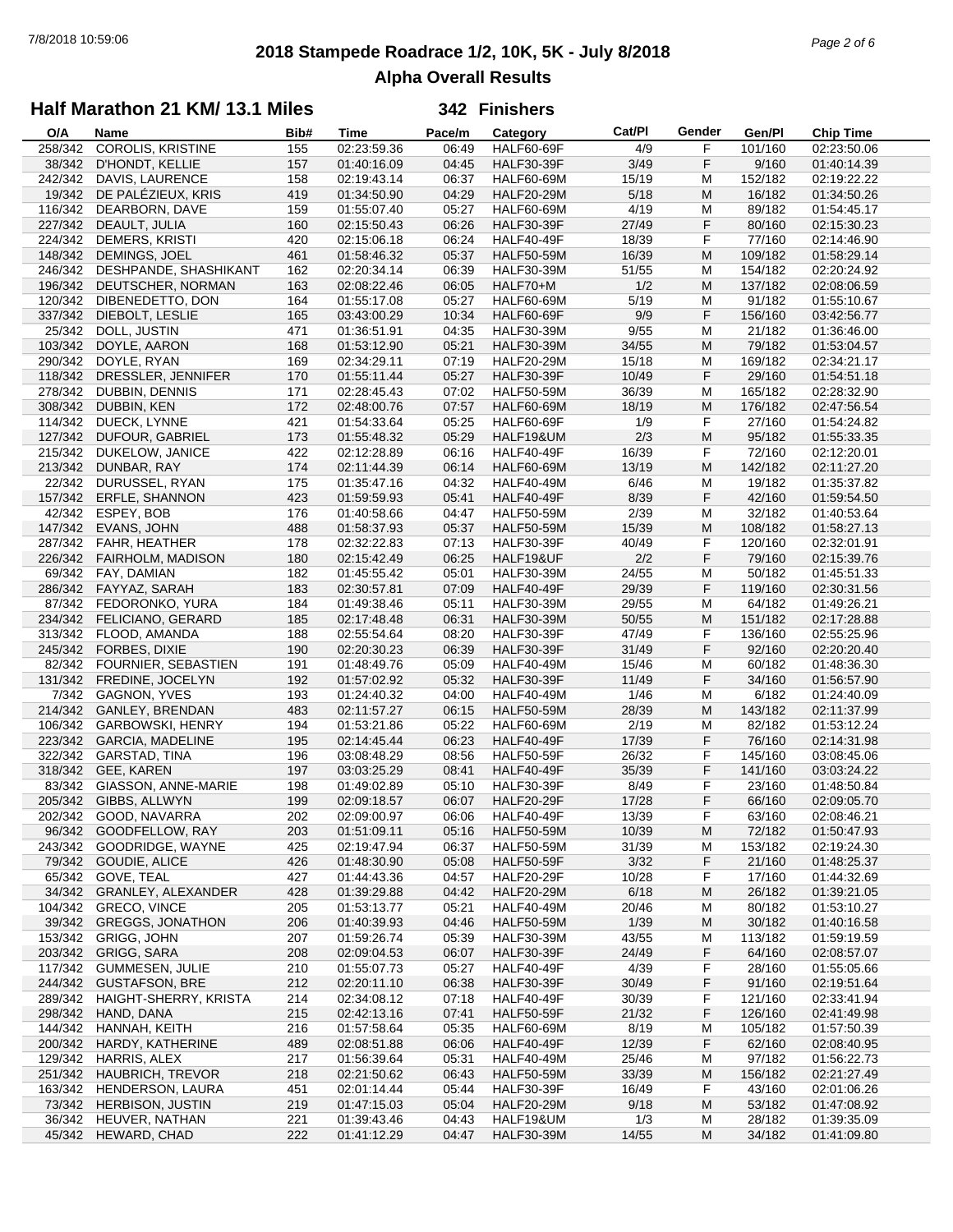## **2018 Stampede Roadrace 1/2, 10K, 5K - July 8/2018** 7/8/2018 10:59:07 *Page 3 of 6* **Alpha Overall Results**

### **Half Marathon 21 KM/ 13.1 Miles**

| O/A     | Name                       | Bib# | <b>Time</b> | Pace/m | Category          | Cat/PI | Gender | Gen/Pl  | <b>Chip Time</b> |
|---------|----------------------------|------|-------------|--------|-------------------|--------|--------|---------|------------------|
| 317/342 | HEWITT, KAREN              | 223  | 03:02:52.01 | 08:40  | <b>HALF50-59F</b> | 23/32  | F      | 140/160 | 03:02:47.85      |
| 67/342  | HIRD, ANNIE                | 224  | 01:45:08.68 | 04:59  | <b>HALF30-39F</b> | 4/49   | F      | 18/160  | 01:45:02.49      |
| 254/342 | HIRSCHE, JULIE             | 429  | 02:22:39.46 | 06:45  | <b>HALF40-49F</b> | 23/39  | F      | 97/160  | 02:22:29.54      |
| 296/342 | HOULT, RYAN                | 227  | 02:41:33.75 | 07:39  | <b>HALF30-39M</b> | 55/55  | M      | 172/182 | 02:41:08.00      |
| 123/342 | HRYNUIK, DALE              | 228  | 01:55:40.66 | 05:28  | <b>HALF60-69M</b> | 6/19   | M      | 92/182  | 01:55:33.45      |
| 199/342 | HUNT, SHANNON              | 430  | 02:08:46.47 | 06:06  | <b>HALF40-49F</b> | 11/39  | F      | 61/160  | 02:08:34.60      |
| 2/342   | HUTCHINSON, CHRIS          | 230  | 01:18:03.46 | 03:41  | <b>HALF30-39M</b> | 1/55   | M      | 2/182   | 01:18:03.04      |
| 231/342 | <b>IBEABUCHI, CHINEKWU</b> | 231  | 02:17:19.27 | 06:30  | <b>HALF40-49M</b> | 39/46  | M      | 149/182 | 02:17:18.01      |
|         |                            |      |             |        |                   |        |        |         |                  |
| 188/342 | <b>INFUSINO, PATTY</b>     | 232  | 02:06:54.13 | 06:00  | <b>HALF50-59F</b> | 7/32   | F      | 56/160  | 02:06:40.60      |
|         | 225/342 JACKSON, JENNIFER  | 233  | 02:15:06.35 | 06:24  | <b>HALF40-49F</b> | 19/39  | F      | 78/160  | 02:14:40.68      |
|         | 121/342 JEAN, CHRISSY      | 431  | 01:55:30.04 | 05:28  | HALF40-49F        | 5/39   | F      | 30/160  | 01:55:22.63      |
|         | 155/342 JEFFREY, JESSICA   | 234  | 01:59:56.62 | 05:41  | <b>HALF30-39F</b> | 15/49  | F      | 41/160  | 01:59:46.92      |
| 229/342 | JENSEN, BOB                | 235  | 02:16:34.59 | 06:28  | <b>HALF60-69M</b> | 14/19  | M      | 148/182 | 02:16:27.44      |
|         | 124/342 JOHN, WESLEY       | 236  | 01:55:42.34 | 05:29  | <b>HALF40-49M</b> | 24/46  | M      | 93/182  | 01:55:11.87      |
| 179/342 | JOHNSTON, ROB              | 239  | 02:04:01.64 | 05:52  | <b>HALF30-39M</b> | 45/55  | M      | 127/182 | 02:03:46.83      |
|         | 61/342 KAISER, ANDREW      | 240  | 01:43:52.10 | 04:55  | <b>HALF20-29M</b> | 8/18   | M      | 46/182  | 01:43:48.22      |
| 180/342 | KAMPS, GERRIT              | 241  | 02:04:03.37 | 05:52  | <b>HALF30-39M</b> | 46/55  | M      | 128/182 | 02:03:50.10      |
| 323/342 | KATZ, DEBORAH              | 242  | 03:12:07.63 | 09:06  | <b>HALF60-69F</b> | 6/9    | F      | 146/160 | 03:12:07.14      |
| 138/342 | KIM, BYONG                 | 243  | 01:57:39.84 | 05:34  | <b>HALF40-49M</b> | 29/46  | M      | 102/182 | 01:57:26.21      |
| 33/342  | KINASCHUK, KENT            | 244  | 01:38:59.51 | 04:41  | <b>HALF40-49M</b> | 9/46   | M      | 25/182  | 01:38:50.68      |
| 90/342  | KING, KEVIN                | 245  | 01:50:01.19 | 05:12  | <b>HALF40-49M</b> | 17/46  | M      | 67/182  | 01:49:55.28      |
| 139/342 | KINLOCH, NATASHA           | 246  | 01:57:43.76 | 05:34  | <b>HALF30-39F</b> | 12/49  | F      | 37/160  | 01:57:28.42      |
| 13/342  | KLASSEN, LEANNE            | 247  | 01:30:23.04 | 04:17  | <b>HALF30-39F</b> | 1/49   | F      | 2/160   | 01:30:21.23      |
|         | 68/342 KNUDSON, LINDSEY    |      |             |        |                   |        | F      | 19/160  | 01:45:28.11      |
|         |                            | 248  | 01:45:35.32 | 05:00  | <b>HALF30-39F</b> | 5/49   |        |         |                  |
| 134/342 | <b>KOBETS, GLEB</b>        | 249  | 01:57:19.12 | 05:33  | <b>HALF30-39M</b> | 37/55  | М      | 99/182  | 01:57:07.33      |
| 101/342 | KOLODYCHUK, BRENT          | 432  | 01:52:54.45 | 05:21  | <b>HALF50-59M</b> | 11/39  | M      | 77/182  | 01:52:47.87      |
| 320/342 | KOSIK, WILMA               | 250  | 03:07:03.81 | 08:51  | <b>HALF50-59F</b> | 24/32  | F      | 143/160 | 03:06:58.87      |
| 261/342 | LANCIAULT, JEAN-CHARLES    | 252  | 02:24:20.39 | 06:50  | <b>HALF40-49M</b> | 40/46  | M      | 159/182 | 02:23:54.60      |
| 211/342 | LANG, JULIE                | 253  | 02:11:23.25 | 06:13  | <b>HALF20-29F</b> | 18/28  | F      | 70/160  | 02:11:10.18      |
|         | 208/342 LE, JOHN           | 255  | 02:10:59.77 | 06:12  | <b>HALF50-59M</b> | 27/39  | M      | 141/182 | 02:10:33.91      |
|         | 76/342 LEBLIC, SEBASTIAN   | 256  | 01:47:44.14 | 05:06  | <b>HALF20-29M</b> | 10/18  | м      | 56/182  | 01:47:36.09      |
|         | 281/342 LEE, BINNSON       | 257  | 02:29:42.62 | 07:05  | HALF30-39M        | 54/55  | M      | 166/182 | 02:29:20.28      |
|         | 282/342 LEE, CHERYL        | 258  | 02:29:42.62 | 07:05  | <b>HALF30-39F</b> | 39/49  | F      | 116/160 | 02:29:21.25      |
|         | 228/342 LEE, LAURA         | 259  | 02:16:18.59 | 06:27  | <b>HALF40-49F</b> | 20/39  | F      | 81/160  | 02:16:09.88      |
|         | 312/342 LEE, SONIA         | 260  | 02:53:53.42 | 08:14  | <b>HALF30-39F</b> | 46/49  | F      | 135/160 | 02:53:52.35      |
|         | 283/342 LEE, TERRY         | 261  | 02:29:50.91 | 07:06  | <b>HALF50-59F</b> | 19/32  | F      | 117/160 | 02:29:27.94      |
| 72/342  | LEIER-MURRAY, HEATHER      | 262  | 01:46:41.55 | 05:03  | <b>HALF30-39F</b> | 6/49   | F      | 20/160  | 01:46:34.40      |
| 204/342 | LI, AMY                    | 479  | 02:09:18.25 | 06:07  | <b>HALF40-49F</b> | 14/39  | F      | 65/160  | 02:09:06.74      |
|         | 37/342 LIBIN, MICAH        | 472  | 01:39:50.51 | 04:43  | <b>HALF40-49M</b> | 10/46  | М      | 29/182  | 01:39:46.63      |
|         | 1/342 LIBRE, NACHO         | 264  | 01:10:24.53 | 03:20  | <b>HALF20-29M</b> | 1/18   | M      | 1/182   | 01:10:24.52      |
| 280/342 | LIEU, JESSICA              | 265  | 02:29:28.04 | 07:05  | <b>HALF20-29F</b> | 25/28  | F      | 115/160 | 02:29:03.08      |
|         |                            |      | 03:14:08.23 |        |                   |        | M      |         |                  |
| 326/342 | LIEU, TOMMY                | 487  |             | 09:12  | <b>HALF20-29M</b> | 17/18  |        | 179/182 | 03:13:57.75      |
| 237/342 | LINGE, ANGELIQUE           | 433  | 02:18:52.85 | 06:34  | HALF40-49F        | 22/39  | F      | 86/160  | 02:18:35.08      |
|         | 182/342 LONSBERRY, DARRELL | 266  | 02:04:16.03 | 05:53  | <b>HALF40-49M</b> | 34/46  | M      | 129/182 | 02:03:59.97      |
|         | 207/342 LONSDALE, IAN      | 267  | 02:10:49.18 | 06:11  | HALF60-69M        | 12/19  | M      | 140/182 | 02:10:32.27      |
| 15/342  | LUDLOW, BRYAN              | 458  | 01:32:55.28 | 04:24  | <b>HALF30-39M</b> | 6/55   | M      | 13/182  | 01:32:51.18      |
| 9/342   | LYSOV, IGOR                | 268  | 01:27:45.94 | 04:09  | <b>HALF30-39M</b> | 4/55   | M      | 8/182   | 01:27:42.70      |
| 162/342 | MACKIRDY, RANDY            | 269  | 02:01:10.62 | 05:44  | <b>HALF50-59M</b> | 20/39  | M      | 120/182 | 02:01:04.04      |
| 133/342 | MALTSEV, MICHAEL           | 271  | 01:57:19.04 | 05:33  | <b>HALF40-49M</b> | 26/46  | м      | 98/182  | 01:57:07.05      |
| 184/342 | MANITOPYES, CARRIE         | 272  | 02:04:43.57 | 05:54  | <b>HALF50-59F</b> | 6/32   | F      | 54/160  | 02:04:41.08      |
| 99/342  | <b>MANYBEARS, RILEE</b>    | 462  | 01:52:02.50 | 05:18  | <b>HALF20-29M</b> | 13/18  | M      | 75/182  | 01:52:01.87      |
| 59/342  | MANZO, CYNDI               | 273  | 01:43:45.35 | 04:55  | <b>HALF20-29F</b> | 9/28   | F      | 15/160  | 01:43:42.30      |
| 178/342 | MARTE, EUGENE              | 274  | 02:03:50.89 | 05:52  | <b>HALF40-49M</b> | 33/46  | M      | 126/182 | 02:03:50.30      |
| 47/342  | MASSE, JEFFREY             | 275  | 01:41:19.52 | 04:48  | <b>HALF20-29M</b> | 7/18   | M      | 36/182  | 01:41:13.69      |
| 152/342 | MASSINA, SEAN              | 276  | 01:59:24.86 | 05:39  | <b>HALF30-39M</b> | 42/55  | M      | 112/182 | 01:59:12.07      |
| 160/342 | MCBRIDE, JOHN              | 277  | 02:01:04.38 | 05:44  | <b>HALF50-59M</b> | 18/39  | M      | 118/182 | 02:00:45.48      |
| 212/342 | <b>MCCORMICK, SHAE</b>     | 434  | 02:11:34.51 | 06:14  | <b>HALF20-29F</b> | 19/28  | F      | 71/160  | 02:11:30.23      |
| 239/342 | MCDUFFIE, NICOLA           | 473  | 02:19:07.38 | 06:35  | <b>HALF50-59F</b> | 11/32  | F      | 88/160  | 02:18:50.51      |
| 158/342 | <b>MCGREGOR, MARTIN</b>    |      |             | 05:41  |                   |        |        | 116/182 |                  |
|         |                            | 278  | 02:00:05.84 |        | <b>HALF40-49M</b> | 32/46  | M      |         | 01:59:59.85      |
| 80/342  | MCKAY, RAYMOND             | 279  | 01:48:34.14 | 05:08  | <b>HALF50-59M</b> | 6/39   | M      | 59/182  | 01:48:25.90      |
| 255/342 | MCMULLIN, ANNE             | 280  | 02:22:55.44 | 06:46  | <b>HALF30-39F</b> | 34/49  | F      | 98/160  | 02:22:40.82      |
| 18/342  | MCNAUGHT, PATRICK          | 281  | 01:34:29.76 | 04:28  | <b>HALF20-29M</b> | 4/18   | M      | 15/182  | 01:34:25.99      |
| 58/342  | MCNERNEY, TOM              | 282  | 01:43:41.20 | 04:54  | <b>HALF30-39M</b> | 20/55  | M      | 44/182  | 01:43:34.30      |
| 252/342 | MCNICOL, DENISE            | 283  | 02:22:03.92 | 06:43  | <b>HALF50-59F</b> | 14/32  | F      | 96/160  | 02:21:34.55      |
| 31/342  | MCPHERSON, ALISON          | 284  | 01:38:15.15 | 04:39  | <b>HALF20-29F</b> | 5/28   | F      | 7/160   | 01:38:11.92      |
| 151/342 | MCTAVISH, KATHRYN          | 285  | 01:59:20.78 | 05:39  | <b>HALF30-39F</b> | 14/49  | F      | 40/160  | 01:59:12.46      |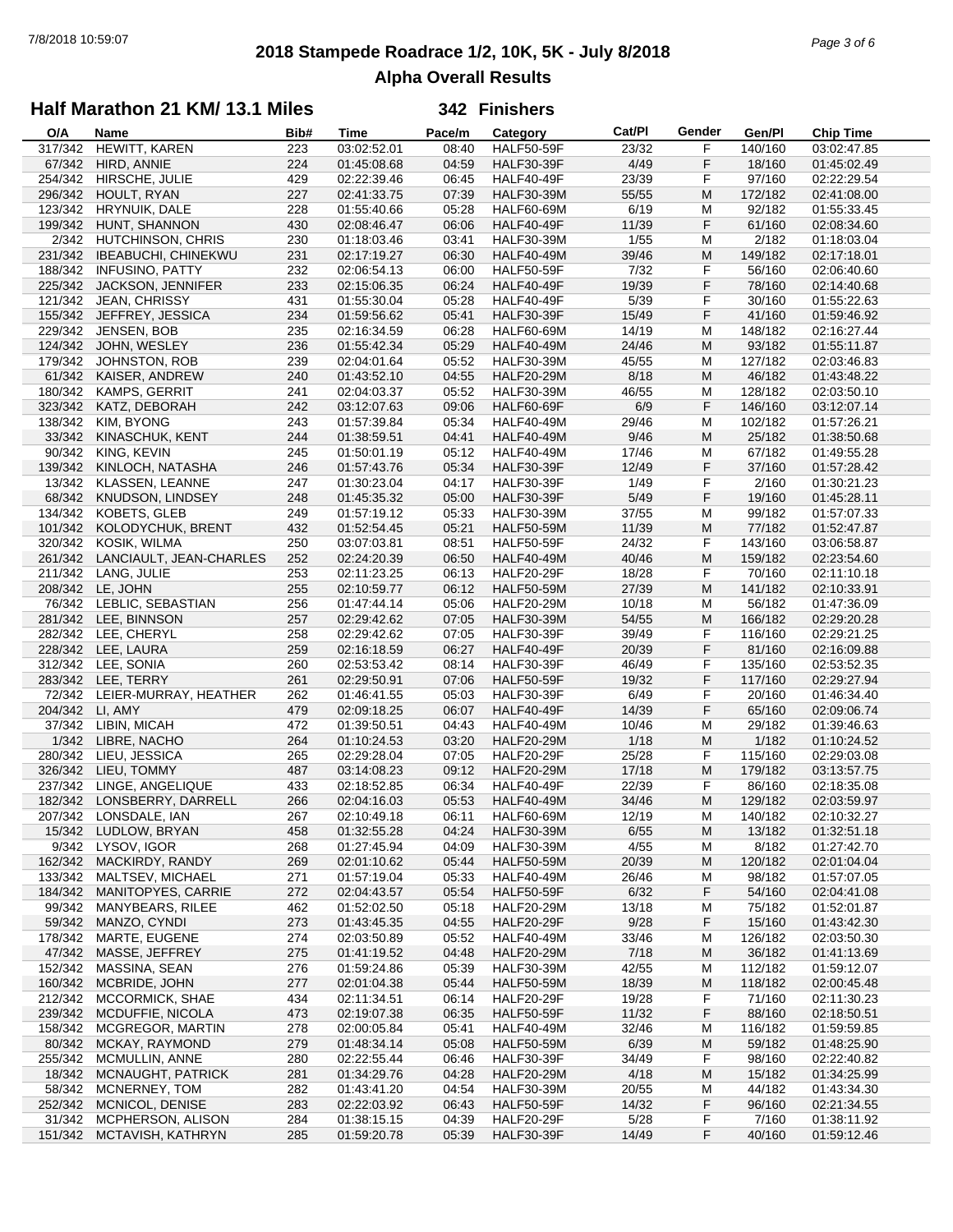## **2018 Stampede Roadrace 1/2, 10K, 5K - July 8/2018** 7/8/2018 10:59:07 *Page 4 of 6* **Alpha Overall Results**

## **Half Marathon 21 KM/ 13.1 Miles**

| O/A     | Name                    | Bib# | <b>Time</b> | Pace/m | Category          | Cat/Pl | Gender | Gen/Pl  | <b>Chip Time</b> |
|---------|-------------------------|------|-------------|--------|-------------------|--------|--------|---------|------------------|
| 217/342 | MELIA, LOUISE           | 286  | 02:12:43.41 | 06:17  | <b>HALF20-29F</b> | 20/28  | F      | 73/160  | 02:12:28.59      |
| 161/342 | <b>MELNITSKI, TIM</b>   | 459  | 02:01:06.37 | 05:44  | <b>HALF50-59M</b> | 19/39  | M      | 119/182 | 02:00:53.88      |
| 136/342 | MICHELIN, LORNE         | 287  | 01:57:34.24 | 05:34  | <b>HALF40-49M</b> | 27/46  | M      | 100/182 | 01:57:10.05      |
| 194/342 | MIERAU, CAM             | 288  | 02:07:59.48 | 06:03  | <b>HALF50-59M</b> | 24/39  | M      | 135/182 | 02:07:40.09      |
| 159/342 | MILBURY, DAWSON         | 289  | 02:01:02.88 | 05:44  | <b>HALF60-69M</b> | 9/19   | M      | 117/182 | 02:00:44.15      |
| 301/342 | MILLER, KAREN           | 291  | 02:43:17.65 | 07:44  | <b>HALF30-39F</b> | 43/49  | F      | 128/160 | 02:43:11.69      |
| 314/342 | MILLMAN, CARRIE         | 435  | 02:58:13.57 | 08:26  | <b>HALF50-59F</b> | 22/32  | F      | 137/160 | 02:58:12.08      |
| 93/342  | MOHAMED, RIAZ           | 292  | 01:50:34.07 | 05:14  | <b>HALF30-39M</b> | 31/55  | M      | 69/182  | 01:50:24.96      |
| 48/342  | <b>MOLITOR, RANDY</b>   | 293  | 01:42:07.67 | 04:50  | <b>HALF50-59M</b> | 3/39   | М      | 37/182  | 01:42:01.17      |
| 28/342  |                         |      |             |        |                   |        |        |         |                  |
|         | <b>MOLNAR, PATRICE</b>  | 294  | 01:37:20.76 | 04:36  | <b>HALF30-39M</b> | 10/55  | M      | 22/182  | 01:37:10.53      |
| 233/342 | MONTGOMERY, LISA        | 295  | 02:17:48.37 | 06:31  | <b>HALF40-49F</b> | 21/39  | F      | 83/160  | 02:17:25.78      |
| 145/342 | MOONEY, SEAN            | 296  | 01:58:09.85 | 05:36  | <b>HALF40-49M</b> | 30/46  | M      | 106/182 | 01:57:56.99      |
| 137/342 | <b>MORATINOS, JESUS</b> | 297  | 01:57:36.02 | 05:34  | <b>HALF40-49M</b> | 28/46  | M      | 101/182 | 01:57:10.84      |
| 30/342  | <b>MORRISH, IAIN</b>    | 298  | 01:38:00.88 | 04:38  | <b>HALF40-49M</b> | 8/46   | M      | 24/182  | 01:37:48.89      |
| 62/342  | MUELLER, MICHELLE       | 436  | 01:44:04.39 | 04:55  | <b>HALF50-59F</b> | 2/32   | F      | 16/160  | 01:43:58.21      |
| 113/342 | MUNRO, JENNIFER         | 299  | 01:54:28.17 | 05:25  | <b>HALF40-49F</b> | 3/39   | F      | 26/160  | 01:54:17.37      |
| 112/342 | MUNRO, RYAN             | 300  | 01:54:28.16 | 05:25  | <b>HALF40-49M</b> | 22/46  | M      | 87/182  | 01:54:17.08      |
| 259/342 | NARDONE, CRAIG          | 301  | 02:24:08.47 | 06:49  | HALF60-69M        | 16/19  | M      | 158/182 | 02:23:44.82      |
| 291/342 | NEWMAN, JENNIFER        | 302  | 02:34:42.10 | 07:19  | <b>HALF40-49F</b> | 31/39  | F      | 122/160 | 02:34:39.89      |
| 98/342  | NEYRA, ROD              | 303  | 01:51:42.24 | 05:17  | <b>HALF20-29M</b> | 12/18  | M      | 74/182  | 01:51:41.61      |
| 238/342 | NGUYEN, TRICIA          | 304  | 02:18:57.77 | 06:35  | <b>HALF20-29F</b> | 22/28  | F      | 87/160  | 02:06:29.13      |
| 192/342 | NICHOLS, LEAH           | 452  | 02:07:50.40 | 06:03  | <b>HALF50-59F</b> | 8/32   | F      | 59/160  | 02:07:47.74      |
| 53/342  | NISCAK, DAVID           | 438  | 01:43:09.18 | 04:53  | <b>HALF30-39M</b> | 18/55  | M      | 41/182  | 01:43:05.09      |
| 115/342 | O'GRADY, PAUL           | 305  | 01:54:41.66 | 05:26  | <b>HALF30-39M</b> | 35/55  | M      | 88/182  | 01:54:27.23      |
| 334/342 | O'HANDLEY, LINDA        | 306  | 03:35:43.17 | 10:13  | <b>HALF50-59F</b> | 28/32  | F      | 153/160 | 03:35:40.24      |
| 50/342  | O'NEILL, TOM            | 474  | 01:42:53.26 | 04:52  | <b>HALF30-39M</b> | 17/55  | M      | 39/182  | 01:42:38.70      |
| 166/342 |                         |      |             |        |                   |        |        |         |                  |
|         | OGILVIE, JASON          | 307  | 02:01:41.22 | 05:46  | <b>HALF30-39M</b> | 44/55  | M      | 121/182 | 02:01:29.32      |
|         | 40/342 OLIVER, CHRIS    | 308  | 01:40:43.05 | 04:46  | <b>HALF40-49M</b> | 11/46  | M      | 31/182  | 01:40:21.47      |
| 105/342 | OOSTERBAAN, EDWARD      | 309  | 01:53:14.13 | 05:21  | <b>HALF50-59M</b> | 12/39  | M      | 81/182  | 01:53:03.81      |
| 109/342 | OWEL, THEO              | 312  | 01:53:45.44 | 05:23  | <b>HALF60-69M</b> | 3/19   | M      | 84/182  | 01:53:39.34      |
| 264/342 | OWEN, DAVE              | 313  | 02:24:42.56 | 06:51  | <b>HALF50-59M</b> | 34/39  | M      | 161/182 | 02:24:22.67      |
| 17/342  | PAJOT-PHIPPS, SUZANNE   | 314  | 01:34:07.34 | 04:27  | <b>HALF20-29F</b> | 2/28   | F      | 3/160   | 01:34:06.04      |
| 16/342  | PAULUS, EDMUND          | 315  | 01:33:12.12 | 04:25  | <b>HALF30-39M</b> | 7/55   | М      | 14/182  | 01:32:58.28      |
| 111/342 | PEDERSEN, SØREN         | 316  | 01:54:05.90 | 05:24  | <b>HALF50-59M</b> | 14/39  | M      | 86/182  | 01:53:56.19      |
| 247/342 | PETURSSON, TANNIS       | 317  | 02:21:02.82 | 06:41  | <b>HALF50-59F</b> | 13/32  | F      | 93/160  | 02:20:47.72      |
| 222/342 | PFISTER, MICHAEL        | 318  | 02:14:42.83 | 06:23  | <b>HALF40-49M</b> | 38/46  | M      | 147/182 | 02:14:34.18      |
| 173/342 | PISO, CAL               | 320  | 02:03:03.89 | 05:49  | <b>HALF50-59M</b> | 21/39  | M      | 122/182 | 02:02:47.51      |
| 52/342  | PORTER, KUNIKO          | 321  | 01:42:59.99 | 04:52  | <b>HALF50-59F</b> | 1/32   | F      | 12/160  | 01:42:53.59      |
| 310/342 | PRETTO, CHRISTINE       | 323  | 02:50:46.65 | 08:05  | <b>HALF40-49F</b> | 33/39  | F      | 134/160 | 02:50:22.53      |
| 107/342 | PRICE, KENT             | 439  | 01:53:26.76 | 05:22  | <b>HALF40-49M</b> | 21/46  | M      | 83/182  | 01:53:12.93      |
| 190/342 | PRINGLE, JORDAN         | 324  | 02:07:31.49 | 06:02  | <b>HALF30-39F</b> | 22/49  | F      | 57/160  | 02:07:15.36      |
| 266/342 | PRITCHARD, JASON        | 325  | 02:24:56.48 | 06:52  | <b>HALF30-39M</b> | 53/55  | M      | 162/182 | 02:24:53.28      |
| 135/342 | QUAPP, DOREEN           | 481  | 01:57:30.33 | 05:34  | <b>HALF60-69F</b> | 2/9    | F      | 36/160  | 01:57:24.80      |
| 154/342 | RADZICHOWSKY, IAN       | 326  | 01:59:53.36 | 05:40  | <b>HALF40-49M</b> | 31/46  | M      | 114/182 | 01:59:41.29      |
|         | 91/342 RALPH, STEPHANIE | 327  | 01:50:04.52 | 05:12  | <b>HALF30-39F</b> | 9/49   | F      | 24/160  | 01:49:54.63      |
| 63/342  | RAMSAY, CRAIG           | 485  | 01:44:13.60 | 04:56  | <b>HALF30-39M</b> | 22/55  | M      | 47/182  | 01:44:03.51      |
| 327/342 | RAMSEY, FARREN          | 486  | 03:14:33.92 | 09:13  | <b>HALF20-29M</b> | 18/18  | M      | 180/182 | 03:14:23.51      |
| 285/342 | RAY, KELLY              | 328  | 02:30:42.87 | 07:08  | <b>HALF50-59M</b> | 37/39  | M      | 167/182 | 02:30:24.09      |
| 284/342 | RAY, KELSEY             | 329  | 02:30:42.54 | 07:08  | HALF20-29F        | 26/28  | F      | 118/160 | 02:30:23.71      |
| 328/342 |                         | 330  | 03:21:13.67 | 09:32  | <b>HALF40-49F</b> | 37/39  | F      | 148/160 |                  |
|         | REABURN, TARA           |      |             |        |                   |        |        |         | 03:21:09.27      |
| 21/342  | REAL, PETER             | 331  | 01:35:21.36 | 04:31  | <b>HALF40-49M</b> | 5/46   | M      | 18/182  | 01:35:18.40      |
| 92/342  | RENAUD, LOUIS           | 332  | 01:50:08.05 | 05:13  | <b>HALF50-59M</b> | 9/39   | M      | 68/182  | 01:50:00.63      |
| 341/342 | RICHARDS, RANDINE       | 475  | 04:12:27.60 | 11:57  | <b>HALF50-59F</b> | 31/32  | F      | 159/160 | 04:12:23.96      |
| 230/342 | RISERBATO, ANTONINA     | 484  | 02:16:35.02 | 06:28  | <b>HALF30-39F</b> | 28/49  | F      | 82/160  | 02:16:15.03      |
| 306/342 | RIVERA, KATHERINE       | 440  | 02:45:23.52 | 07:50  | HALF30-39F        | 44/49  | F      | 131/160 | 02:45:16.96      |
| 167/342 | ROBERTS, NORMA          | 476  | 02:02:06.90 | 05:47  | <b>HALF50-59F</b> | 4/32   | F      | 46/160  | 02:01:47.44      |
| 20/342  | ROBERTSON, ALASTAIR     | 334  | 01:35:18.06 | 04:30  | <b>HALF30-39M</b> | 8/55   | M      | 17/182  | 01:35:16.98      |
| 60/342  | ROBICHAUD, LEIGHAM      | 335  | 01:43:45.35 | 04:55  | <b>HALF30-39M</b> | 21/55  | M      | 45/182  | 01:43:43.70      |
| 221/342 | RODRIGUEZ, FIL          | 336  | 02:13:45.95 | 06:20  | <b>HALF30-39M</b> | 48/55  | M      | 146/182 | 02:13:27.05      |
| 186/342 | RODRÍGUEZ, ISMAEL       | 337  | 02:06:05.31 | 05:58  | <b>HALF30-39M</b> | 47/55  | M      | 131/182 | 02:05:47.80      |
| 3/342   | ROSS, DARYL             | 490  | 01:19:01.92 | 03:44  | <b>HALF20-29M</b> | 2/18   | M      | 3/182   | 01:19:01.23      |
| 41/342  | ROWDEN, NATASHA         | 338  | 01:40:48.02 | 04:46  | <b>HALF40-49F</b> | 1/39   | F      | 10/160  | 01:40:42.88      |
| 35/342  | ROWE, TROY              | 339  | 01:39:38.05 | 04:43  | <b>HALF30-39M</b> | 12/55  | M      | 27/182  | 01:39:35.20      |
| 23/342  | RUNNALLS, ASHLEY        | 341  | 01:35:47.39 | 04:32  | <b>HALF20-29F</b> | 3/28   | F      | 4/160   | 01:35:34.90      |
| 338/342 | SAMUELSON, MARLENE      | 342  | 03:49:05.49 | 10:51  | HALF70+F          | 1/1    | F      | 157/160 | 03:49:05.30      |
|         | 330/342 SCHAFF, LESLIE  | 453  | 03:27:10.59 | 09:49  | <b>HALF40-49F</b> | 39/39  | F      | 150/160 | 03:26:26.75      |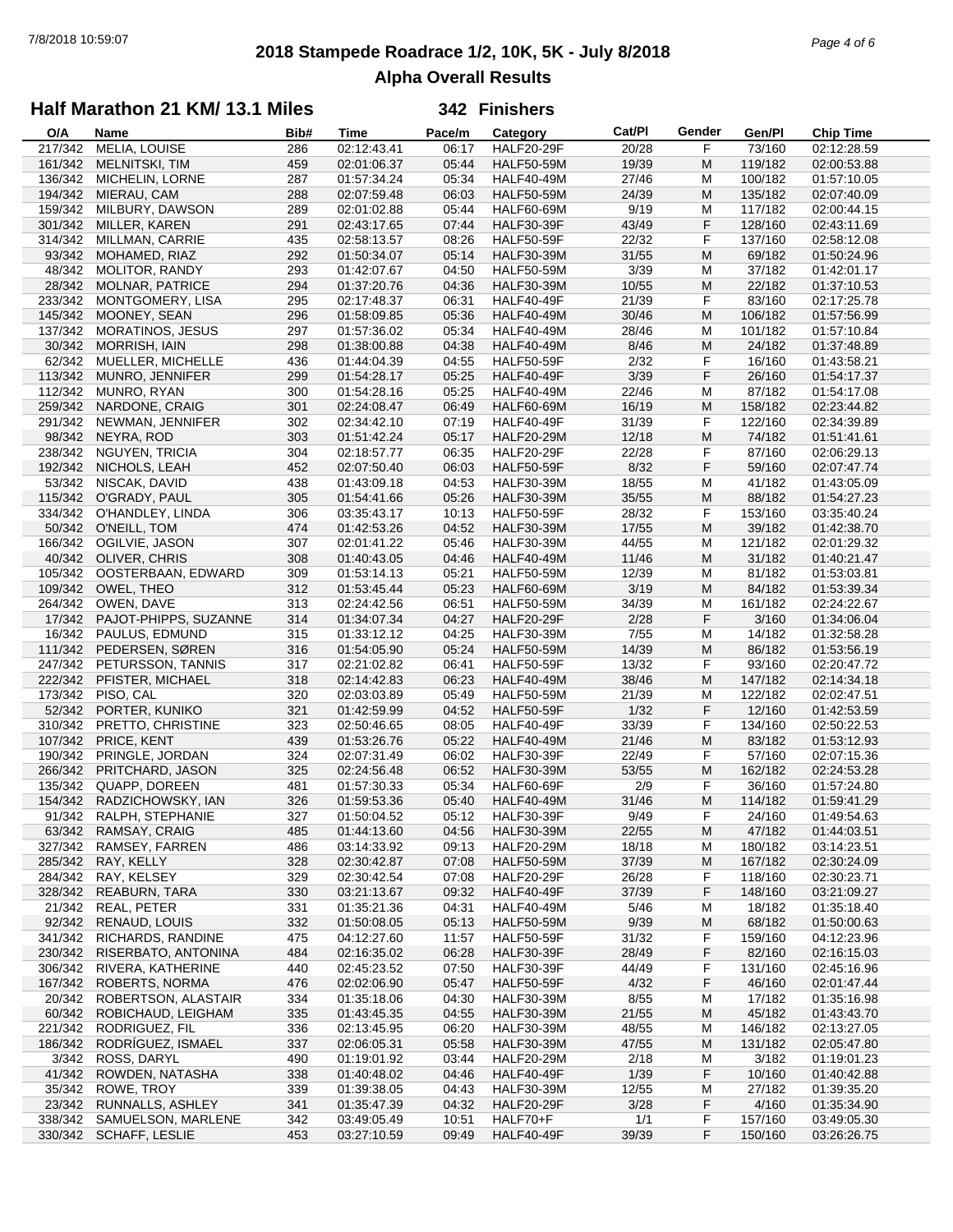## **2018 Stampede Roadrace 1/2, 10K, 5K - July 8/2018** 7/8/2018 10:59:08 *Page 5 of 6* **Alpha Overall Results**

### **Half Marathon 21 KM/ 13.1 Miles**

| O/A     | <b>Name</b>                 | Bib# | Time        | Pace/m | Category          | Cat/PI | Gender | Gen/Pl  | <b>Chip Time</b> |
|---------|-----------------------------|------|-------------|--------|-------------------|--------|--------|---------|------------------|
| 43/342  | SCHELLENBERG, JANIS         | 463  | 01:41:05.24 | 04:47  | <b>HALF40-49F</b> | 2/39   | F      | 11/160  | 01:40:56.88      |
| 89/342  | <b>SCHLAUCH, KEVIN</b>      | 343  | 01:49:44.57 | 05:12  | <b>HALF30-39M</b> | 30/55  | M      | 66/182  | 01:49:36.71      |
| 51/342  | SHEIL, NEVIN                | 441  | 01:42:58.23 | 04:52  | <b>HALF40-49M</b> | 12/46  | M      | 40/182  | 01:42:51.09      |
| 209/342 | SHEPHERD, ALISON            | 344  | 02:11:01.51 | 06:12  | <b>HALF50-59F</b> | 9/32   | F      | 68/160  | 02:10:51.20      |
| 324/342 | SILVERSTONE, BEV            | 345  | 03:12:07.64 | 09:06  | <b>HALF60-69F</b> | 7/9    | F      | 147/160 | 03:12:07.63      |
| 86/342  | SIM, JORDAN                 | 346  | 01:49:38.09 | 05:11  | <b>HALF50-59M</b> | 7/39   | M      | 63/182  | 01:49:27.68      |
| 149/342 | SIMMONS, AUSTIN             | 442  | 01:59:08.00 | 05:38  | HALF19&UM         | 3/3    | M      | 110/182 | 01:58:52.12      |
| 271/342 | SKAGE, JODI                 | 347  | 02:26:45.00 | 06:57  | <b>HALF30-39F</b> | 37/49  | F      | 109/160 | 02:26:40.20      |
| 340/342 | <b>SKELTON, CHRIS</b>       | 348  | 04:08:22.71 | 11:46  | <b>HALF40-49M</b> | 46/46  | M      | 182/182 | 04:03:25.71      |
| 339/342 | <b>SKELTON, JACQUI</b>      | 349  | 04:08:21.82 | 11:46  | <b>HALF50-59F</b> | 30/32  | F      | 158/160 | 04:03:24.82      |
| 236/342 | SKILNICK-MIERAU, TAMMY      | 350  | 02:18:48.53 | 06:34  | <b>HALF50-59F</b> | 10/32  | F      | 85/160  | 02:18:30.10      |
|         |                             |      |             |        |                   |        |        | 130/160 | 02:44:35.23      |
| 305/342 | SMITH, LINDA                | 352  | 02:45:05.13 | 07:49  | <b>HALF60-69F</b> | 5/9    | F      |         |                  |
| 288/342 | SMITH, PRESTON              | 477  | 02:32:22.88 | 07:13  | <b>HALF60-69M</b> | 17/19  | M      | 168/182 | 02:32:02.20      |
| 177/342 | SMITH, STEVE                | 354  | 02:03:45.10 | 05:51  | <b>HALF60-69M</b> | 11/19  | M      | 125/182 | 02:03:14.62      |
| 319/342 | SNYDER, JILL                | 340  | 03:07:03.67 | 08:51  | <b>HALF40-49F</b> | 36/39  | F      | 142/160 | 03:06:58.57      |
| 110/342 | SOBORG, OVE                 | 482  | 01:54:05.12 | 05:24  | <b>HALF50-59M</b> | 13/39  | M      | 85/182  | 01:53:55.04      |
| 88/342  | SPARKSMAN, STEVEN           | 355  | 01:49:40.80 | 05:11  | <b>HALF50-59M</b> | 8/39   | M      | 65/182  | 01:49:30.68      |
| 294/342 | SPICE, LEE                  | 443  | 02:41:21.94 | 07:38  | <b>HALF50-59F</b> | 20/32  | F      | 123/160 | 02:40:57.18      |
| 250/342 | SPICE, RON                  | 444  | 02:21:24.95 | 06:42  | <b>HALF50-59M</b> | 32/39  | M      | 155/182 | 02:21:03.08      |
|         | 210/342 ST LOUIS, JULIE     | 356  | 02:11:08.22 | 06:12  | <b>HALF30-39F</b> | 25/49  | F      | 69/160  | 02:10:54.08      |
| 10/342  | STADEL, MICHAEL             | 357  | 01:28:49.57 | 04:12  | <b>HALF30-39M</b> | $5/55$ | M      | 9/182   | 01:28:40.55      |
| 241/342 | STAFFORD, KAREN             | 358  | 02:19:15.85 | 06:36  | <b>HALF50-59F</b> | 12/32  | F      | 90/160  | 02:18:58.14      |
| 176/342 | STANFORD, CATHY             | 460  | 02:03:38.66 | 05:51  | <b>HALF30-39F</b> | 19/49  | F      | 52/160  | 02:03:25.40      |
|         | 32/342 STEELE, BRITTANY     | 359  | 01:38:23.51 | 04:39  | <b>HALF20-29F</b> | 6/28   | F      | 8/160   | 01:38:19.15      |
|         | 270/342 STEWARD, LINDSAY    | 360  | 02:26:44.94 | 06:57  | <b>HALF30-39F</b> | 36/49  | F      | 108/160 | 02:26:40.09      |
| 309/342 | STONE, CATHERINE            | 478  | 02:48:40.34 | 07:59  | <b>HALF20-29F</b> | 28/28  | F      | 133/160 | 02:48:31.12      |
| 302/342 | STRIPE, EDMUND              | 361  | 02:44:17.34 | 07:47  | <b>HALF50-59M</b> | 39/39  | M      | 174/182 | 02:44:14.73      |
|         | 141/342 SWAN, BRYNN         | 363  | 01:57:49.48 | 05:35  | <b>HALF20-29F</b> | 14/28  | F      | 39/160  | 01:57:38.55      |
| 300/342 | SZOMBATHY, KAITLIN          | 364  | 02:42:54.51 | 07:43  | <b>HALF30-39F</b> | 42/49  | F      | 127/160 | 02:42:29.82      |
| 307/342 | TA, KAREN                   | 445  | 02:45:30.08 | 07:50  | <b>HALF30-39F</b> | 45/49  | F      | 132/160 | 02:45:25.20      |
|         |                             |      |             |        |                   |        |        |         |                  |
| 44/342  | <b>TANG, KENNETH</b>        | 365  | 01:41:09.60 | 04:47  | <b>HALF30-39M</b> | 13/55  | M      | 33/182  | 01:41:04.75      |
| 325/342 | <b>TAYLOR, CHARLES</b>      | 366  | 03:13:08.13 | 09:09  | <b>HALF60-69M</b> | 19/19  | M      | 178/182 | 03:13:05.08      |
| 311/342 | TAYLOR, DAVID               | 367  | 02:51:28.44 | 08:07  | <b>HALF20-29M</b> | 16/18  | м      | 177/182 | 02:51:27.45      |
| 169/342 | TAYLOR, LAURA               | 368  | 02:02:20.97 | 05:47  | <b>HALF30-39F</b> | 18/49  | F      | 48/160  | 02:02:15.71      |
| 97/342  | TIEH, SENG                  | 369  | 01:51:29.35 | 05:17  | <b>HALF60-69M</b> | 1/19   | м      | 73/182  | 01:51:22.99      |
| 119/342 | TIGLEY, ALLAN               | 370  | 01:55:16.16 | 05:27  | <b>HALF40-49M</b> | 23/46  | M      | 90/182  | 01:55:04.77      |
| 81/342  | TING, PATRICIA              | 371  | 01:48:38.69 | 05:08  | <b>HALF30-39F</b> | 7/49   | F      | 22/160  | 01:48:36.88      |
| 331/342 | TOLHURST, KRISTA            | 372  | 03:32:26.05 | 10:04  | <b>HALF30-39F</b> | 49/49  | F      | 151/160 | 03:32:21.73      |
| 332/342 | TOLHURST, STEVE             | 373  | 03:32:27.54 | 10:04  | <b>HALF40-49M</b> | 45/46  | M      | 181/182 | 03:32:22.74      |
| 64/342  | <b>TOMLINSON, CYRIL</b>     | 374  | 01:44:20.59 | 04:56  | <b>HALF30-39M</b> | 23/55  | M      | 48/182  | 01:44:05.26      |
| 253/342 | TRAN, BANG                  | 375  | 02:22:11.25 | 06:44  | <b>HALF30-39M</b> | 52/55  | M      | 157/182 | 02:09:42.61      |
| 187/342 | VALCAZAR, ALEJANDRO         | 454  | 02:06:34.14 | 05:59  | <b>HALF40-49M</b> | 35/46  | M      | 132/182 | 02:06:22.55      |
| 24/342  | VAN EERDT, FRANK            | 376  | 01:36:45.88 | 04:35  | <b>HALF40-49M</b> | 7/46   | M      | 20/182  | 01:36:40.16      |
|         | 257/342 VAN EERDT, MIEKE    | 377  | 02:23:23.26 | 06:47  | <b>HALF40-49F</b> | 24/39  | F      | 100/160 | 02:23:17.72      |
|         | 218/342 VAN IEPEREN, ALEXIS | 378  | 02:12:48.53 | 06:17  | HALF19&UF         | 1/2    | F      | 74/160  | 02:12:36.66      |
|         | 219/342 VANDALE, JOANNE     | 491  | 02:13:23.35 | 06:19  | <b>HALF30-39F</b> | 26/49  | F      | 75/160  | 02:12:54.74      |
| 195/342 | <b>VEDULA, SRIRAM</b>       | 379  | 02:08:10.67 | 06:04  | <b>HALF40-49M</b> | 37/46  | M      | 136/182 | 02:07:58.18      |
| 220/342 | <b>VELTRI, BIAGIO</b>       | 380  | 02:13:27.15 | 06:19  | <b>HALF50-59M</b> | 30/39  | M      | 145/182 | 02:13:12.17      |
| 193/342 | VENNE, DARCY                | 455  | 02:07:54.11 | 06:03  | <b>HALF50-59M</b> | 23/39  | м      | 134/182 | 02:07:45.01      |
| 172/342 | VERBONAC, KIERA             | 381  | 02:02:51.82 | 05:49  | <b>HALF20-29F</b> | 16/28  | F      | 51/160  | 02:02:42.79      |
| 142/342 | VIERNEZA, KRISTINE          | 382  | 01:57:50.80 | 05:35  | <b>HALF30-39M</b> | 38/55  | м      | 103/182 | 01:57:39.14      |
|         | 146/342 VIERNEZA, MIKE      | 383  | 01:58:14.61 | 05:36  | <b>HALF30-39M</b> | 40/55  | M      | 107/182 | 01:58:03.10      |
| 165/342 | VO-TIGLEY, EMILIE           | 384  | 02:01:26.80 | 05:45  | HALF40-49F        | 9/39   |        | 45/160  | 02:01:14.81      |
|         |                             |      |             |        | <b>HALF30-39F</b> |        | F      |         |                  |
| 26/342  | <b>VRATARIC, AMBER</b>      | 385  | 01:36:56.92 | 04:35  |                   | 2/49   | F      | 5/160   | 01:36:54.14      |
| 277/342 | WAITE, ERIN                 | 387  | 02:28:44.24 | 07:02  | <b>HALF50-59F</b> | 18/32  | F.     | 113/160 | 02:28:22.66      |
| 27/342  | <b>WALL, PATRICIA</b>       | 388  | 01:37:08.71 | 04:36  | <b>HALF20-29F</b> | 4/28   | F      | 6/160   | 01:37:05.85      |
| 232/342 | WARD, COLIN                 | 389  | 02:17:25.82 | 06:30  | <b>HALF30-39M</b> | 49/55  | M      | 150/182 | 02:17:10.33      |
| 70/342  | WARDEN, DOUG                | 464  | 01:46:15.61 | 05:02  | <b>HALF50-59M</b> | 5/39   | M      | 51/182  | 01:46:08.81      |
| 297/342 | WATE, ABOLI                 | 391  | 02:41:57.75 | 07:40  | <b>HALF30-39F</b> | 41/49  | F      | 125/160 | 02:41:57.75      |
| 102/342 | <b>WATKINS, SEAN</b>        | 465  | 01:53:08.39 | 05:21  | <b>HALF40-49M</b> | 19/46  | M      | 78/182  | 01:52:52.20      |
| 185/342 | WEISS, KERRI                | 392  | 02:05:25.11 | 05:56  | <b>HALF30-39F</b> | 21/49  | F      | 55/160  | 02:05:09.81      |
| 94/342  | WELSH, SETH                 | 393  | 01:50:38.37 | 05:14  | <b>HALF30-39M</b> | 32/55  | M      | 70/182  | 01:50:30.19      |
| 267/342 | WETHERELL, DAWNA            | 394  | 02:24:58.69 | 06:52  | <b>HALF40-49F</b> | 26/39  | F      | 105/160 | 02:24:34.51      |
| 29/342  | WHITE, LANDON               | 395  | 01:37:34.59 | 04:37  | <b>HALF30-39M</b> | 11/55  | M      | 23/182  | 01:37:31.42      |
| 268/342 | WHITE, TABETHA              | 396  | 02:25:01.56 | 06:52  | HALF40-49F        | 27/39  | F      | 106/160 | 02:24:55.96      |
| 191/342 | WICKWIRE, JOAN              | 397  | 02:07:45.94 | 06:03  | HALF60-69F        | 3/9    | F      | 58/160  | 02:07:31.91      |